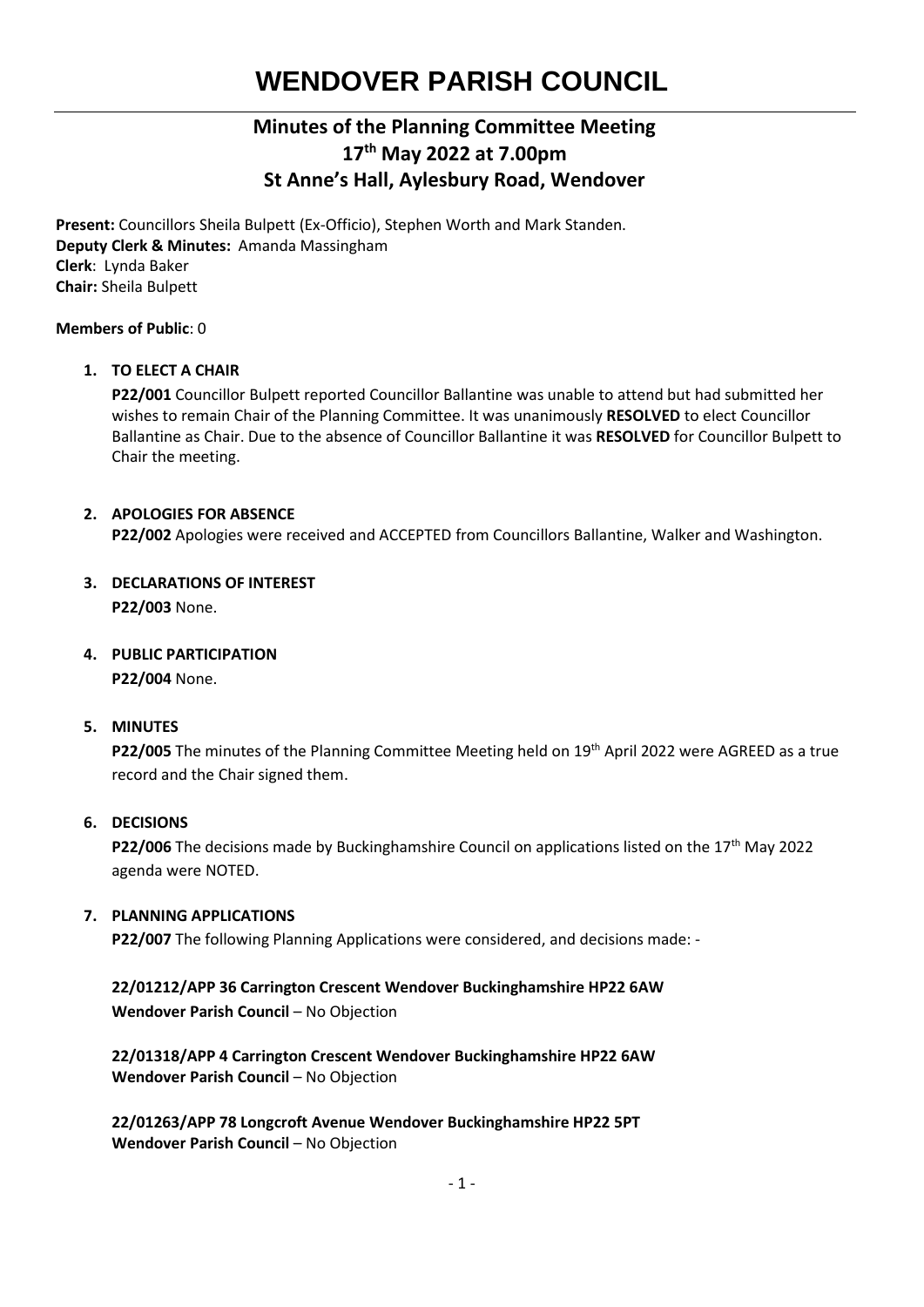# **22/01357/APP 27 Nightingale Road Wendover Buckinghamshire HP22 6JX**

**Wendover Parish Council - No Objection** 

**21/04835/APP The Village Gate PH 225 Aylesbury Road Wendover Buckinghamshire HP22 6BA Wendover Parish Council** –The Committee would equally like to raise two issues as per the comments made by The Chilterns Conservation Board. The Roof ridge is too high and the new tree planting is outside the boundary line.

**22/01456/APP 3 Coombe Avenue Wendover Buckinghamshire HP22 6BX Wendover Parish Council - No Objection** 

#### **8. CLERK'S REPORT INCLUDING HISTORY AND CORRESPONDENCE**

**P22/008** The Clerk's report was NOTED and AGREED as read.

Councillor Bowles, Buckinghamshire has 'called in' the following planning application:

21/04545/APP | Removal of partially collapsed tin shed. Erection of 4no. dwellings including new site access by altering the existing access adjacent to no.15 South Street, Wendover and creating a carriage archway through existing adjacent outbuilding (old Stables) | Land To The Of Rear Of 27 High Street Wendover Buckinghamshire HP22 6DU

#### **9. PAYMENTS TO CONSIDER**

**P22/009** It was **RESOLVED** to accept the list of payments; the invoices were duly signed. BACS payments would be made the next working day.

#### **10. HS2**

**P22/010** It was NOTED that the associated documents for the Schedule 17 'Land to the east of London Road, Wendover Dean between the settlements of South Heath and Wendover were available to view on the public planning portal. The planning reference is 22/01330/HS2, there are 61 documents relating to new bridges for tracks and footpaths. Consultee comments are not accepted.

#### **11. DEVELOPMENT MANAGEMENT MEETINGS AND STRATEGIC MEETINGS**

**P22/011** It was NOTED that the next Central Buckinghamshire Area Planning Committee Meeting was due to take place on  $18<sup>th</sup>$  May 2022 at 4.00pm

<https://buckinghamshire.moderngov.co.uk/ieListMeetings.aspx?CId=361&Year=0>

The next Strategic Sites Committee Meeting was due to take place on 18th May 2022 at 4.00pm. <https://buckinghamshire.moderngov.co.uk/ieListDocuments.aspx?CId=362&MId=527&Ver=4>

#### **12. MATTERS OF REPORT**

**P22/012** None.

#### **13. CLOSURE OF MEETING**

**P22/013** As all business was transacted the meeting closed at 7:25pm.